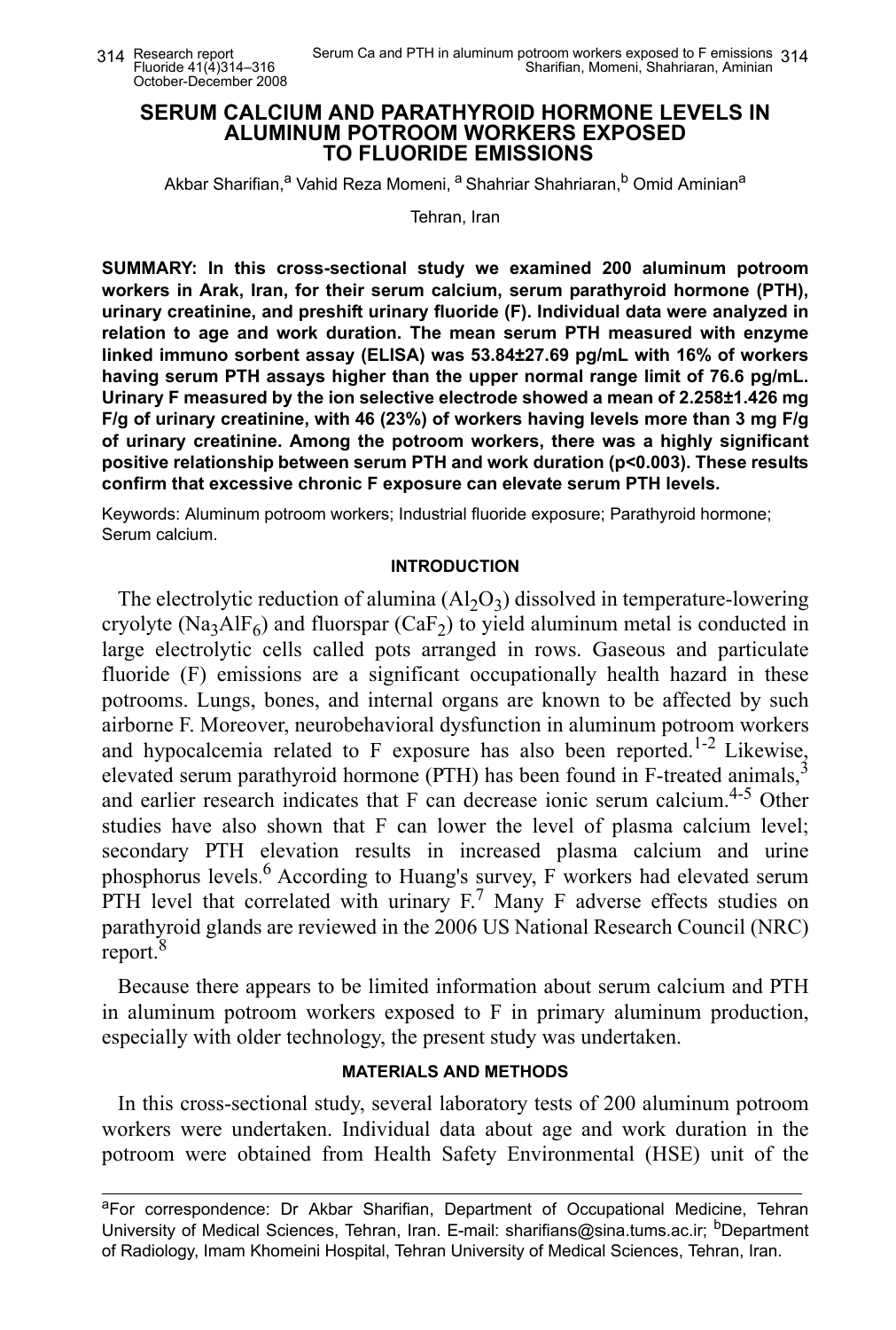factory**.** All subjects were healthy males without a history of chronic disease and drug consumption. Fasting peripheral blood sample and preshift urinary samples were taken. Serum calcium, serum PTH, urinary creatinine, and preshift urinary F levels were then measured. Serum calcium was measured by colorimetry with a normal range of 8–11 mg/dL. Intact PTH was measured using enzyme linked immuno sorbent assay (ELISA) with a normal range of 8/8–76/6 pg/mL. Urinary fluoride was measured with an ion selective electrode. Urinary creatinine was measured by the Jaffe method using a kit supplied by Pars Azmon, Iran. Correlation and regression analyses were conducted on these variables.

# **RESULTS AND DISCUSSION**

The mean worker age was 35.76±4.55 years, and their work duration in the potroom was 11.12±4.49 years. Mean and standard deviations of the variables in this study are shown in the table. Thirty-two (16%) of the potroom workers had a serum PTH higher than the normal upper limit of 76.6 pg/mL. Serum calcium levels, however, were within the normal range in all workers. On the other hand, a highly significant (p<0.003) positive relationship (correlation coefficient=0.214) was found between work duration in the potroom and elevation of serum PTH in correlation and regression analysis. However, there was no significant relationship between serum PTH and age in correlation analysis  $(p=0.091)$  and between serum PTH and urinary F (p=0.422) or urinary  $F/g$  creatinine (p=0.648). Preshift urinary F/g creatinine in 46 workers (23%) was higher than the ACGIH recommendation ( $>$ 3 mg F/g creatinine) for preshift urinary F.<sup>9</sup> Urinary F in two subjects was not detectable with the ion selective electrode method.

Although hypocalcemia associated with high F ingestion is known to lead to secondary hyperparathyroidism and acceleration of toxic effects of F on the skeletal system, our observations did not show a significant relationship between urinary F and elevation of serum PTH. On the other hand, as seen in the table, the urinary F levels of the potroom workers indicated they had a significant occupational exposure to F emissions. Moreover, as already noted, although their serum calcium levels were in the normal range, their serum PTH levels showed a significant positive relationship with work duration in the aluminum potrooms.

| Variable                    | Number | Observed<br>range | Mean±SD         | Normal range   |
|-----------------------------|--------|-------------------|-----------------|----------------|
| Calcium serum level (mg/dL) | 200    | $8.1 - 10.7$      | $9.289 + 0.41$  | $8 - 11$       |
| PTH serum level (pq/mL)     | 200    | 14.9-201.5        | 53.846±27.69    | $8.8 - 76.6^a$ |
| Urinary creatinine (mg/dL)  | 200    | $20 - 195$        | 89.735 + 35.53  | $32 - 241^b$   |
| Urinary $F$ (mg/L)          | 198    | $0.21 - 1.81$     | $1.817 + 1.164$ | $0.1^\circ$    |
| Urinary F/creatine (mg/g)   | 198    | $0.3 - 8.18$      | 2.258±1.426     | $3>^d$         |

| Table. Number, observed range, mean, standard deviation, and normal ranges of the variables |  |  |
|---------------------------------------------------------------------------------------------|--|--|
|---------------------------------------------------------------------------------------------|--|--|

 $^a$ Normal range according to used kit; <sup>b</sup>Normal range in US population;<sup>10</sup> <sup>c</sup>Normal urinary upper limit;<sup>11 d</sup>According to ACGIH recommendation for preshift urinary fluoride.<sup>9</sup> L